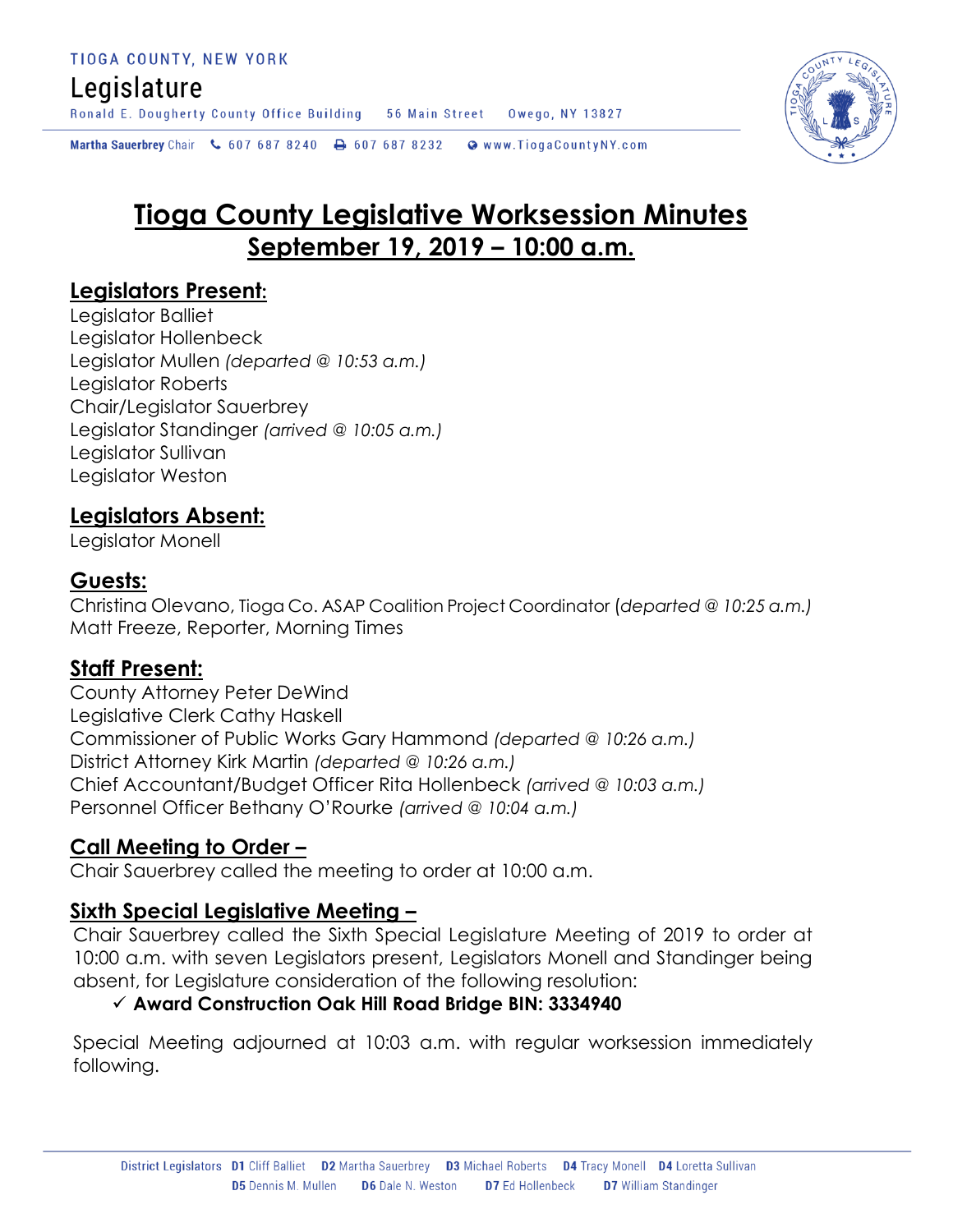



Chair Sauerbrey introduced and welcomed Christina Olevano, Project Coordinator for the Tioga County Allies in Substance Abuse Prevention Coalition, as well as Director of CASA-Trinity. Ms. Olevano is also a former County employee.

### **Tioga County Allies in Substance Abuse Prevention (ASAP) Coalition Presentation –**

Ms. Olevano provided an update to the Tioga County Legislature on what the drugfree substance abuse prevention coalition has been doing over the past year.

Last September, Tioga County was awarded the Drug-Free Community Grant for \$124,000 per year over the course of five years to fund the Tioga County Allies in Substance Abuse Prevention (ASAP) Coalition to address youth substance abuse issues. Currently, the Coalition is heading into Year 2 of this grant, as the first year officially ends as of September 30, 2019.

Ms. Olevano reported this is a nationwide, federal grant and Tioga County is one of 17 coalitions in NYS to receive this grant. Ms. Olevano reported there is a potential for a grant extension for Years 6-10 through an application process providing the Coalition is able to achieve goals and manage finances during the initial 5-year grant. Ms. Olevano reported that if Tioga County were to receive the grant extension, a total of \$1.3 million would be awarded over the course of the ten-year grant.

Ms. Olevano reported a large part of the Coalition is the mandatory requirement of partnerships. Ms. Olevano reported the mandatory requirement is 12 community sectors who must sign agreements stating they are willing to collaborate and support the efforts of the Coalition. Initially, the Coalition had all 12 sectors; however, we currently have two vacancies; school partnership and civic/volunteer representative.

Ms. Olevano provided the following highlights:

- *Awareness Events:* The Coalition hosted several awareness events. Of these events, two were held in Owego and Waverly focusing on grandparents who are currently raising their grandchildren due to parents actively using or incarcerated due to substance abuse.
- *School District Partnerships:* The Coalition collaborated with all six school districts this past year. In 2017, a Prevention Needs Assessment Survey for students in grades 8th, 10<sup>th</sup>, and 12<sup>th</sup> was implemented. This survey is a requirement of the grant and is expected to be conducted every other year. The last time a survey of this nature was implemented countywide was in 2002. The 2019 survey is currently being created for distribution to the school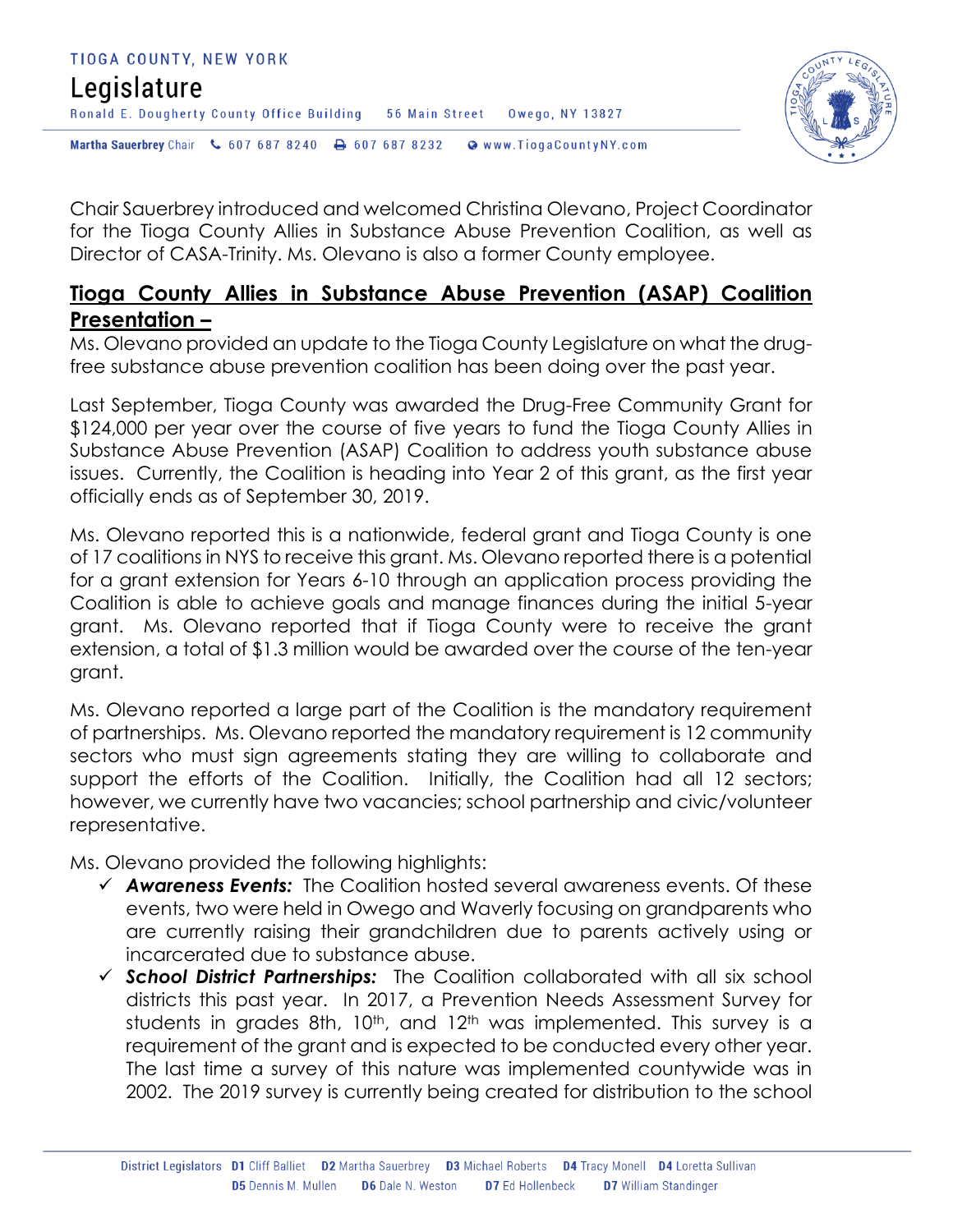

districts in October with anticipated results known by December 2019 or January 2020. The Coalition will compile the results and then meet with each individual school district to go over their own personal data and discuss how they wish to proceed. Ms. Olevano reported alcohol, marijuana, and prescription drugs are the main focal areas. Vaping and e-cigarettes was also a huge concern last year for 4-6 school districts, which the Coalition addressed.

In regards to alcohol, Ms. Olevano reported the data collected revealed Tioga County students in 8<sup>th</sup> and 10<sup>th</sup> grade is significantly higher than the nationwide average. In regards to binge drinking, the charts look very similar noting the location where students drink is at home with parent's permission or at home with someone else's permission, therefore, working on educating parents on the danger of serving to minors.

- *Project Sticker Shock* The Coalition implemented Project Sticker Shock where youth place stickers on alcohol products at different retailers, with their permission. Ms. Olevano reported alcohol is by far the most used and abused substance by youth noting the recent rise of e-cigarette usage. Ms. Olevano reported the perception of harm for marijuana was alarming, as youth do not believe marijuana is dangerous or an issue. Ms. Olevano reported the Coalition is working with schools to educate the youth on the short-term and long-term effects of marijuana use.
- *Establishment of Facebook Page –* The Coalition established a social media presence through Facebook with 25-30 initial followers, which has grown to almost 800 followers currently. The Facebook page is primarily focused on the parent population with resource information on what they can do to reduce risk of substance abuse.
- *Action Plan –* Ms. Olevano reported the Coalition is required to submit an annual 12-month action plan in order to sustain grant funds. The Coalition submitted their annual plan in January 2019 noting the successful completion of many outlined goals, therefore, received notice of award for Year 2, which starts on September 30, 2019.
- **Community Change Forum –** The Coalition is hosting this forum on October 15, 2019 at Calvary's Love Church to gather input and garner support from the community, key stakeholders, and school personnel for formulation of Years 3-5 annual plans. Up until now, the annual plan was primarily formed by data and the Coalition.

Ms. Olevano provided an outline of the strategies used and statistics:

 *Evidence-based Strategies -* Prevention is a science and these are researchbased strategies that coalitions have to use in order to make an impact.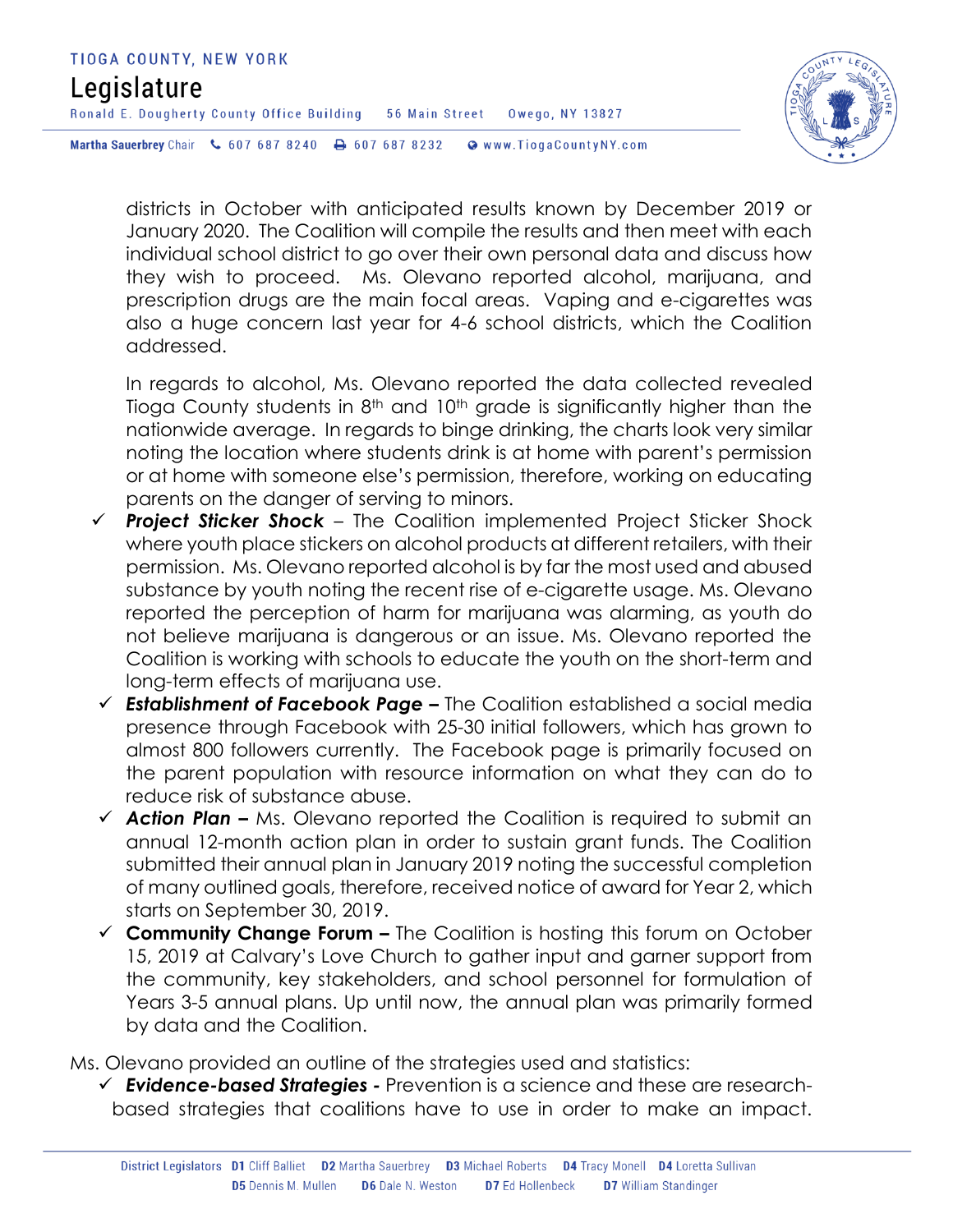# TIOGA COUNTY, NEW YORK Legislature Ronald E. Dougherty County Office Building 56 Main Street Owego, NY 13827 Martha Sauerbrey Chair & 607 687 8240 <a>B<br/>607 687 8232 <a>B</a>Www.TiogaCountyNY.com



Research shows that these strategies reduce active substance abuse, but also violence and other risk behaviors. Overall, coalitions that utilize these strategies can lower adolescent substance use rate by up to 44% in communities. Comparing pre-grant and post-grant funding the prevalence is lowered by an average of 19% for adolescent substance use. Tioga County is in a real good strong position, as data was collected pre-grant funding, therefore, establishing baselines.

#### Ms. Olevano highlighted the cost-benefit and burden for Tioga County:

- $\checkmark$  DWI arrests have increased from 131 to 141.
- $\checkmark$  In 2017, 134 calls for service to the Sheriff's Office directly related to substance abuse.
- $\checkmark$  In 2017, 77 overdose responses.
- $\checkmark$  21% of calls to Child Protective Services contain allegations of drug use. This percentage is up from 18% in 2017 and 14% in 2016.
- $\checkmark$  In 2016, the data for Tioga County through a State survey for adults revealed 16% of adults in Tioga County reported regular binge drinking.
- $\checkmark$  The NYS budget shows 21.6% spent on all substance abuse; prevention, treatment, recovery services. Money spent for prevention yields a higher return rate.

Legislator Standinger inquired about Narcan trainings. Ms. Olevano reported the Coalition collaborated with the VFW Family Fun Day Event where 12 individuals were trained, as well as partnered with Waverly for a Kickball Tournament where five people were trained on Narcan.

Chair Sauerbrey reported Ms. Olevano took a failing organization and revamped it and she is very passionate about what she does. The Coalition is very grateful for her efforts.

Chair Sauerbrey presented a Legislative proclamation to Ms. Olevano proclaiming the month of October as Substance Abuse Prevention Month.

### **Hiring Request: District Attorney's Office -**

District Attorney Martin reported the Legislature previously approved a position and re-structuring of the staffing in the District Attorney's Office. Mr. Martin reported he and Personnel Officer O'Rourke have been communicating and outlining the next steps. Mr. Martin reported the salary range for this vacant position is approximately \$57,000 - \$67,000, therefore, would like to receive Legislature approval to make an offer of \$65,000. This salary is commensurate with another position in the office and believes he can recruit highly qualified individuals at this salary.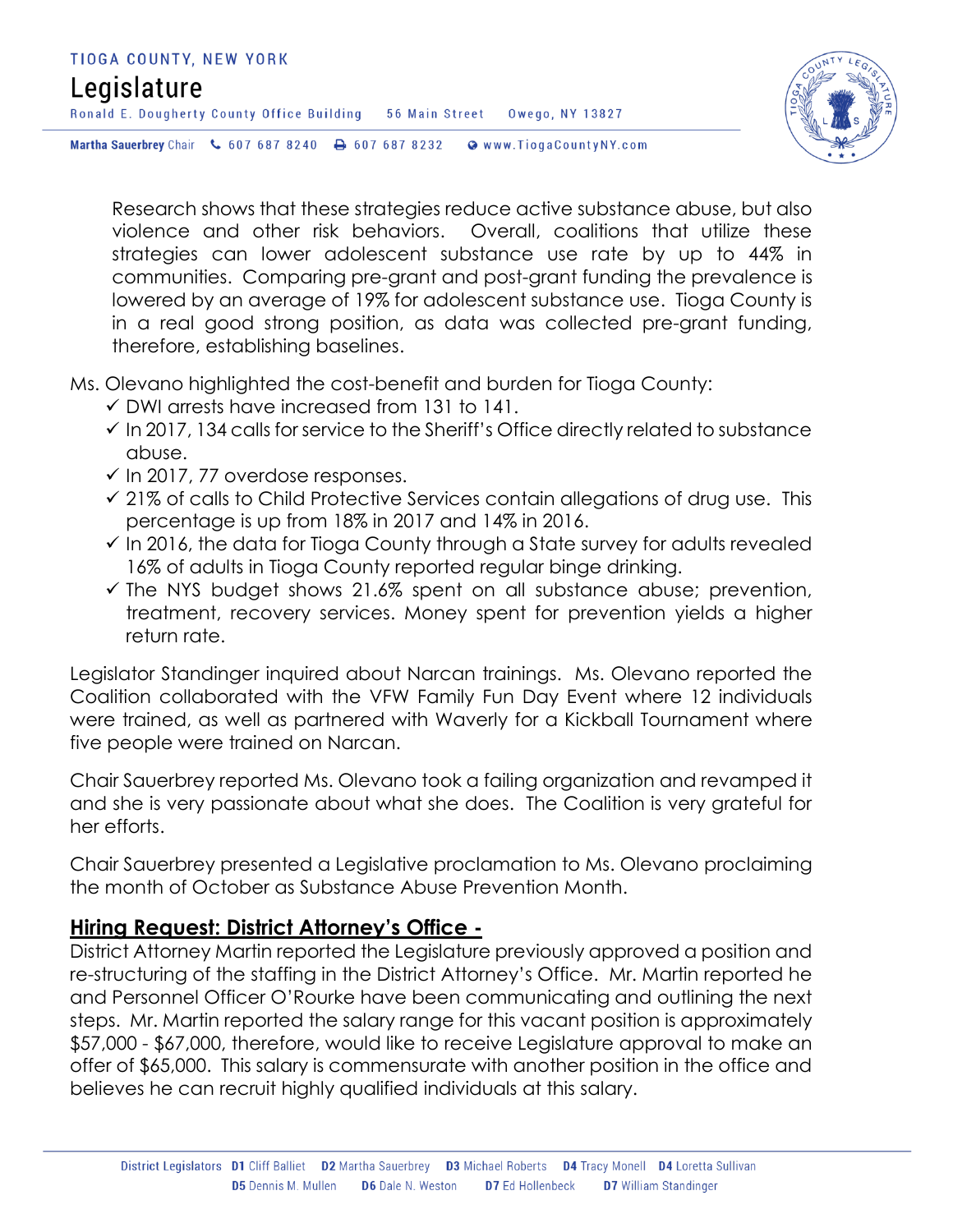



On a straw poll vote, Legislators Balliet, Roberts, Standinger, Weston, Mullen, Hollenbeck, Sullivan, and Sauerbrey were in favor of the \$65,000 proposed salary for the vacant position in the District Attorney's office with Legislator Monell being absent.

Going forward, Ms. O'Rourke reported the Personnel Office would need information to perform a criminal background check and ultimately Mr. Martin will need to submit a resolution to hire the chosen candidate.

#### **Budget Update -**

Budget Officer Hollenbeck distributed the following handouts:

- *Summary of Salary Increases –* Ms. Hollenbeck reported the Legislature previously decided on the Legislative salaries, non-union hourly salaries, and salary base changes whereas the Deputies and CSEA salaries were previously decided through negotiations.
	- o **Legislative Office:** Noting the Legislators and Chair of the Legislature 2% increase, a small cost savings via transition of Legislative Clerk, and using the top of the range for the Deputy Clerk position, as this position is currently not filled, there is an overall cost savings in this Department. Since the Deputy Clerk position is currently vacant it is still unknown whether this individual will require insurance, and if so, whether this would be single or family coverage. Therefore, fringe is currently not calculated on this position. This office represents 11 employees.
	- o **Deputies:** The salaries were previously decided. Ms. Hollenbeck reported a 7.65% FICA increase on top of the newer salaries for 31 deputies.
	- <sup>o</sup> **Non-Union/Hourly Employees:** The Legislature previously agreed on a 2.5% increase for approximately 100 employees. Based on other Legislative decisions, Ms. Hollenbeck removed the employees who are eligible for the salary base change increases, as they will not be receiving the 2.5% increase on top of the lump sum increase.
	- <sup>o</sup> **CSEA Employees:** The 3% increase was already negotiated. This is the largest group with 206 employees. Ms. Hollenbeck reported the only fringe increase associated with this group is FICA.
	- <sup>o</sup> **Salary Base Changes:** Ms. Hollenbeck reported salary changes have been proposed for approximately 19 employees representing \$89,000 salary increase. Again, noting the only additional fringe associated with this group is FICA.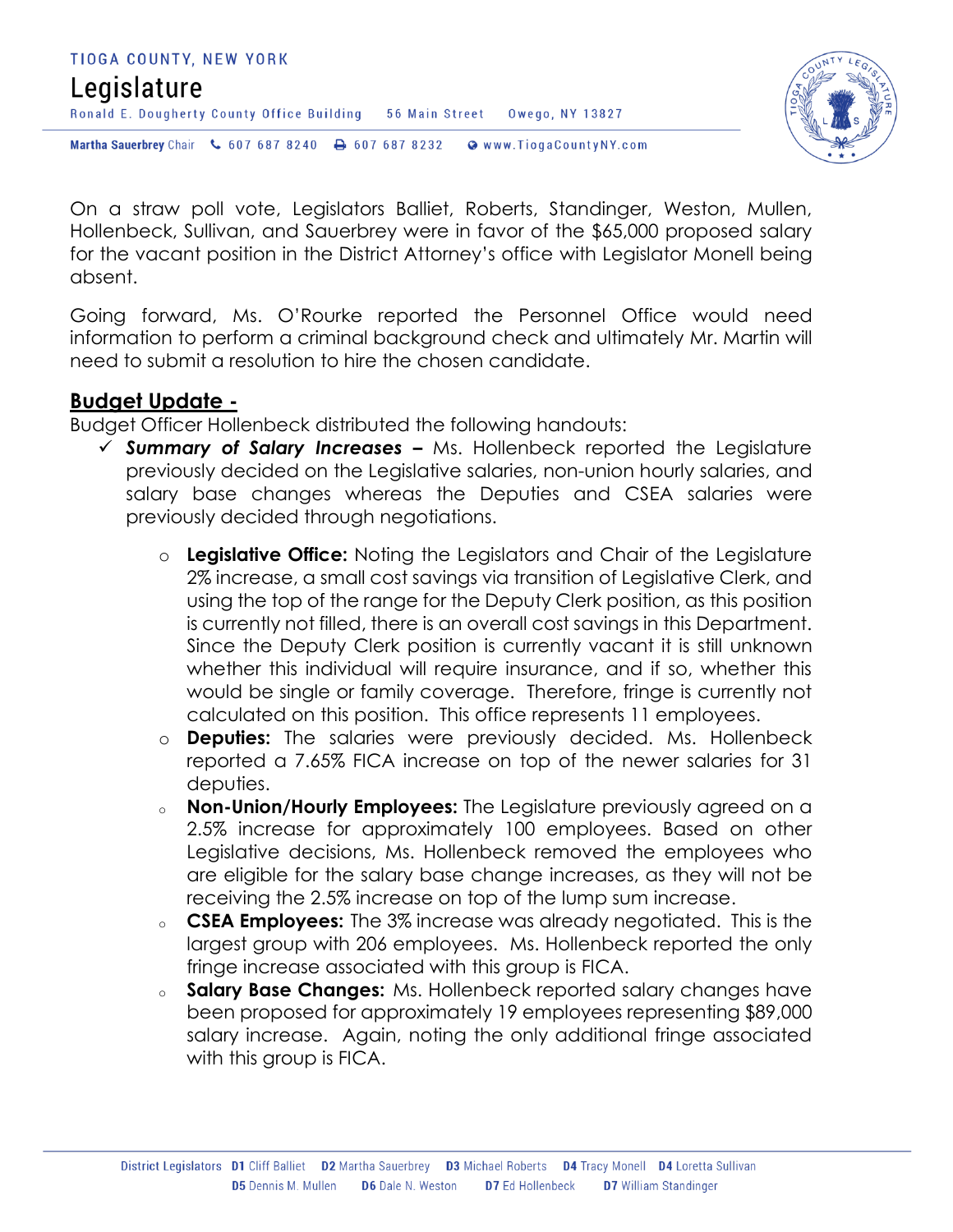

Overall, Ms. Hollenbeck reported without the new or changed positions that are yet to be decided, the total salary impact for the above-referenced positions is \$585,000 with an additional \$45,000 fringe impact for a total of \$630,000.

 *New or Changed Positions –* Ms. Hollenbeck reported these proposed changes have yet to be decided by the Legislature for inclusion in the 2020 budget process. Ms. Hollenbeck reported it is her understanding these changes came through the Personnel Office and the respective Legislative Committees.

Overall, Ms. Hollenbeck reported the total salary impact for the new or changed positions is \$813,000 with an additional \$211,000 fringe impact for a total of over \$1 million dollars. Ms. Hollenbeck reported this is the gross amount, as she has not taken into consideration any reimbursements that might be applicable to the new or changed positions.

Chair Sauerbrey inquired about the District Attorney's new attorney positions. Ms. Hollenbeck reported these positions are not reflected on this handout, as they were already decided in the 2019 budget.

**Board of Elections:** Ms. Hollenbeck reported the Board of Elections is not included in these position change calculations, as it was a generic request in relation to the increased number of hours required to work due to early voting mandate. Ms. Hollenbeck reported a formal request has not gone through the Personnel Office, therefore, no actual figures are known at this time.

Chair Sauerbrey reported it was noted the Board of Elections Commissioners and Deputies would need to be compensated for the increased hours due to the early voting mandate.

Legislator Balliet reported he would discuss this further at the October Administrative Services Committee meeting. Ms. Hollenbeck reported this type of change can be occur during the year via a budget modification and not necessarily during the budget process, however, it would be ideal to know the figures to determine the overall budget impact.

**Information Technology:** Ms. Hollenbeck reported Information Technology also mentioned a potential change to the Records Clerk position in 2020, however, no solid information was presented or known at this time. Again,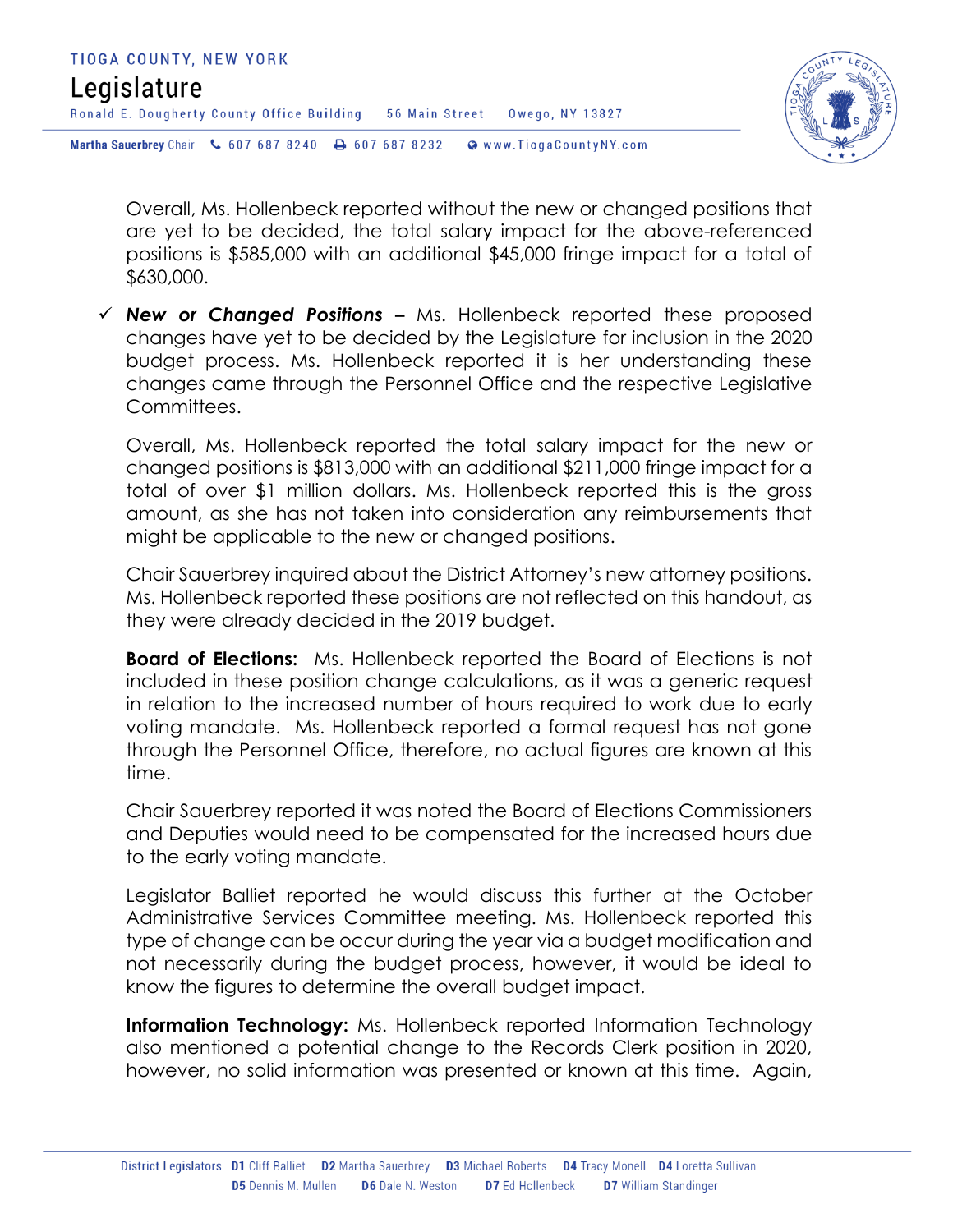

Ms. Hollenbeck reported this type of change could occur during the year via a budget modification and not necessarily during the budget process.

#### *Department of Motor Vehicles – Principal Motor Vehicle Examiner:*

Ms. Hollenbeck reported this is a higher-level position. This is also a revenueproducing Department and currently their revenue exceeds their expenses. Ms. Hollenbeck also noted there is no local share and, in fact, actually offsets other Department's local share. Ms. Hollenbeck reported this new position went through the Administrative Services Committee and Personnel Office.

Ms. O'Rourke clarified the Personnel Committee did not entertain new position requests from other Departments.

Ms. Hollenbeck reported it is her understanding that through the budget process, all Departments presented the position requests to their respective committees with notification to the Personnel Office. Ms. Hollenbeck reported it is her responsibility to present the proposed requests to the Legislature during the worksession.

Legislator Roberts inquired as to whether the County Clerk provided a business plan regarding the revenue potential for the proposed new position.

Legislator Mullen reported a full-time opening became available and the part-time employee filled this position. The DMV numbers are up high enough with the Real ID and Enhanced Licenses to warrant the position. In addition, a local car dealership approached the County Clerk stating they are bringing all of their vehicle sales to Tioga County DMV for processing.

Legislator Roberts expressed concern regarding the car dealership vehicle sales processing, as this could be temporary and hiring of a new position could be permanent. The County has no guarantee or agreement in place with this local car dealership.

The Administrative Services Committee was in favor of the new proposed position.

Legislator Sullivan reported consideration was taken in regards to separation of duties by law where employees are qualified to do two different things, increase in the two different types of licenses, and past issues of trying to recruit part-time personnel.

Ms. Hollenbeck reported the current budget reflects five full-time and one part-time employee. It is unknown as to whether the County Clerk intends to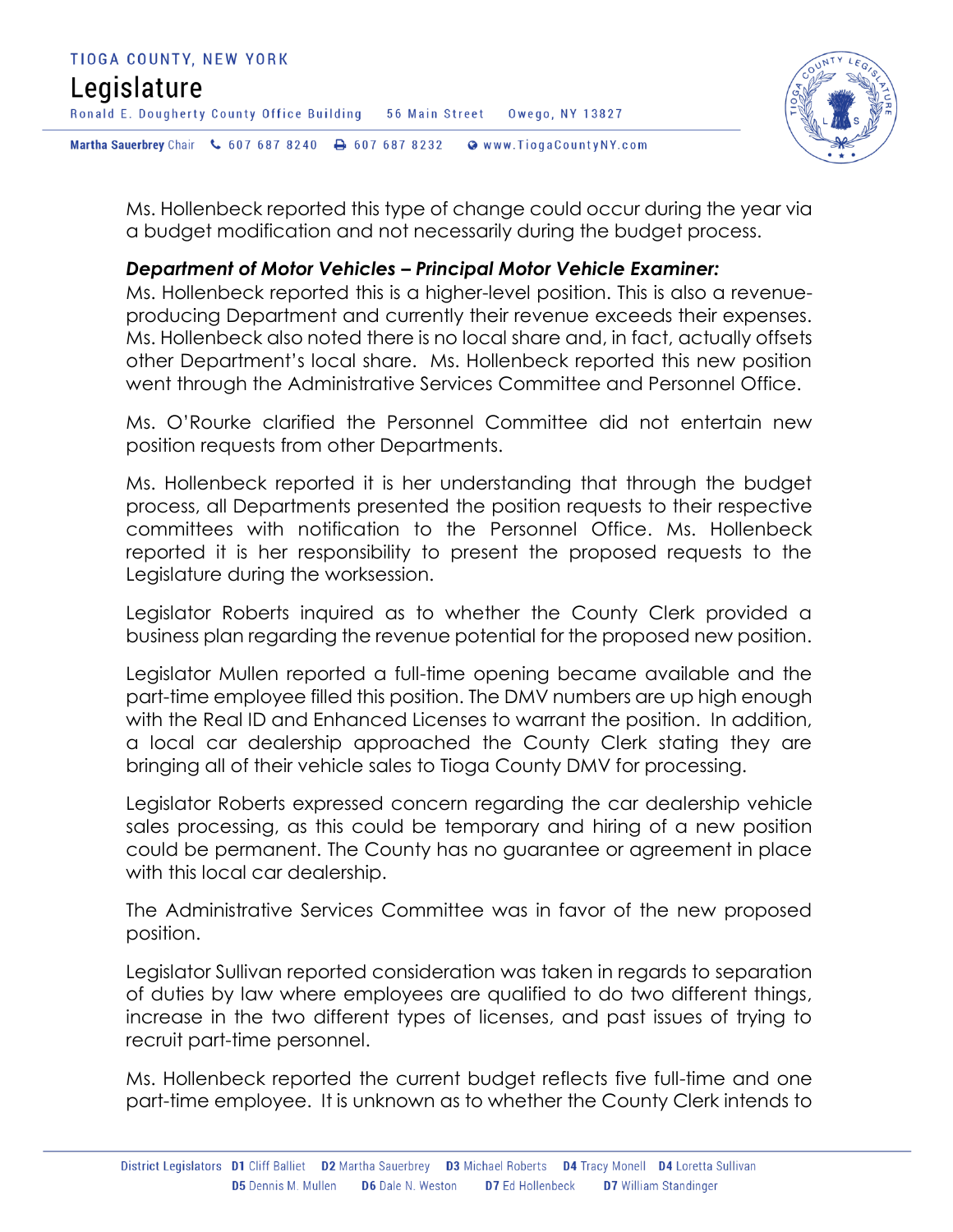



abolish the part-time employee with the creation of a full-time position or maintain the part-time employee. In the event the part-time position is abolished, Ms. Hollenbeck reported the figures presented would change. Ms. Hollenbeck will clarify with County Clerk Klett whether her intention is to abolish the part-time position or to maintain this position in addition to the proposed full-time position.

**Civil Service Technician Position (Personnel Office) – Ms. O'Rourke reported** this position was presented to the Personnel Committee and briefly with the Legislature. Ms. O'Rourke reported the Personnel Committee unanimously supported this position. Ms. O'Rourke reported this position is requested due to the significant increase in turnover in County retirements that Personnel has seen over the past several years. This trend was supported through the Institute for Advancement analysis and Ms. O'Rourke reported she does not foresee this trend ending soon. Ms. O'Rourke reported the Personnel Office is also responsible for service to the schools, towns, and villages.

Legislator Roberts inquired as to what services are conducted for the schools and municipalities and whether this is necessary. Ms. O'Rourke reported it is a mandated service that includes recruitment and orientation on the frontend and employment exiting on the back-end, as well as annual certification of non-instructional payrolls.

Ms. O'Rourke reported she would offer a promotion to an existing employee and then backfill the lower level position.

Chair Sauerbrey reported the Personnel Committee supported this new position and expressed her support for this position as well, therefore, majority support for this new position to move forward in the budget process.

*Public Health Positions:* Ms. Hollenbeck reported the two new dental positions and one Early Intervention position went through the Health & Human Services Committee, as well as discussed with the Personnel Office.

In regards to the Early Intervention position, Ms. Hollenbeck reported the Department currently has three Early Intervention positions and the new position is for a Lead Early Intervention Service Coordinator, which is one grade higher than the current three positions. Ms. Hollenbeck reported these four positions are all CSEA positions.

In regards to the dental positions, Ms. Hollenbeck reported Public Health receives fee for service on the dental van.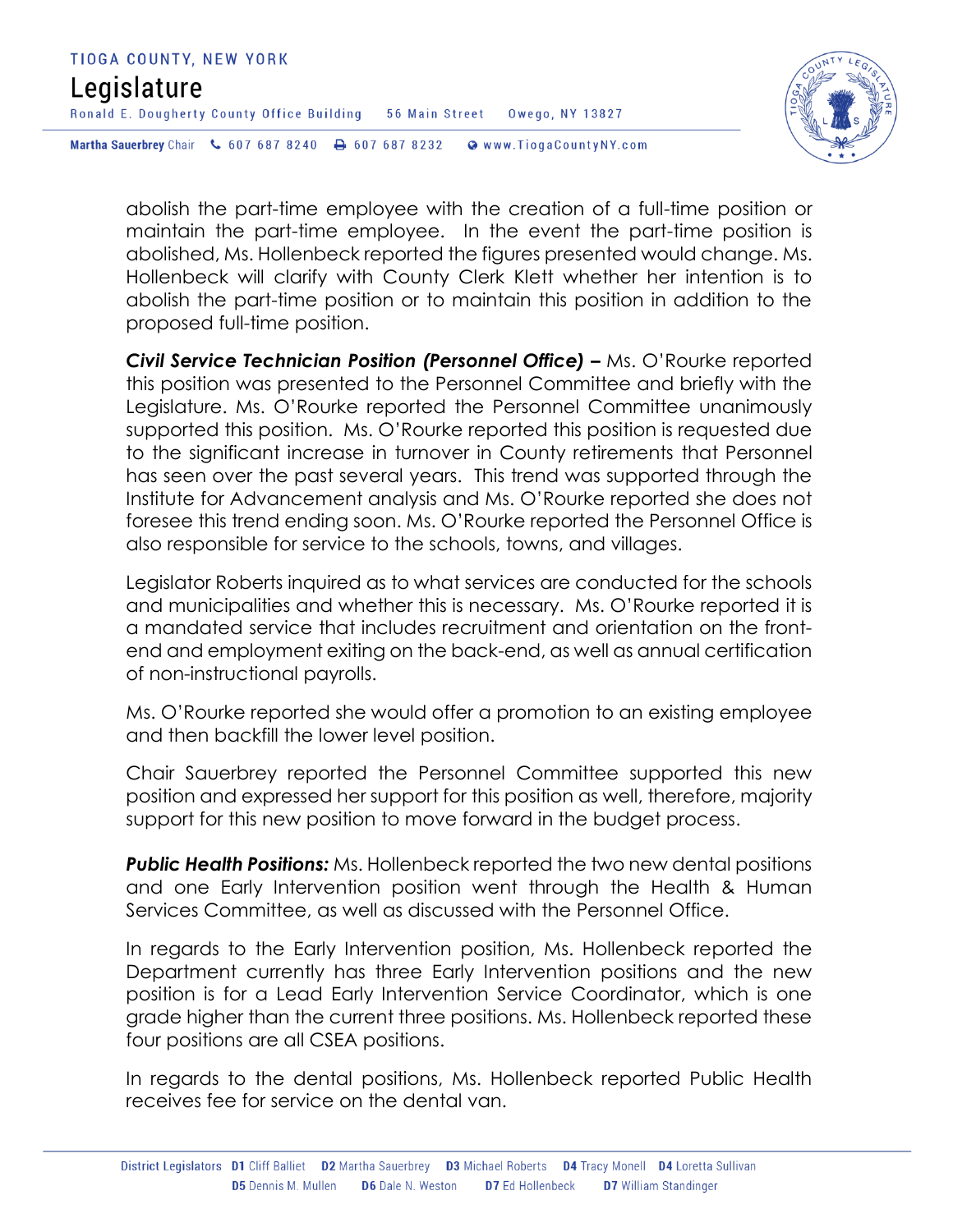

Ms. O'Rourke reported it is her understanding from the Director of Public Health that the current dental positions are contractual and the analysis revealed it is less expensive to bring these contractual employees on as County employees. Legislator Standinger concurred. Legislator Roberts inquired whether the analysis included fringe expenses.

Ms. Hollenbeck reported the two dental positions are approximately \$140,000 total. Ms. Hollenbeck will request validation that these positions are offsetting the contracted costs or revenue and then recalculate. Ms. Hollenbeck will email information to Legislators prior to the next worksession.

In regards to the Early Intervention position, Legislator Standinger reported this position is State reimbursed at approximately 50%.

Legislator Roberts reported he would like to have a better understanding of these positions, as he is not on these committees.

For the future, Legislator Sullivan suggested having people more prepared to explain the requests and have information in advance of the meeting.

In addition to the County Clerk (DMV) and Public Health departments that Ms. Hollenbeck will follow-up with for clarification, Legislator Sullivan suggested Ms. Hollenbeck request any other supporting documentation for these requests.

Legislator Roberts reported he did not believe this was the Budget Officer's responsibility and that these requests should come from and through the respective Legislative Committee Chairs.

Legislator Balliet, as Chair of the Administrative Services Committee, reported he would make sure the DMV position is clarified.

Chair Sauerbrey clarified the three Public Health positions (Lead Early Intervention Service Coordinator and two dental positions) are approved to move forward for inclusion in the budget process.

*Changes in Current Positions:* Ms. Hollenbeck reported the following proposed position changes for either increased salaries, title changes, or employment status changes from part-time to full-time were discussed in their respective Legislative Committees, as well as with the Personnel Office.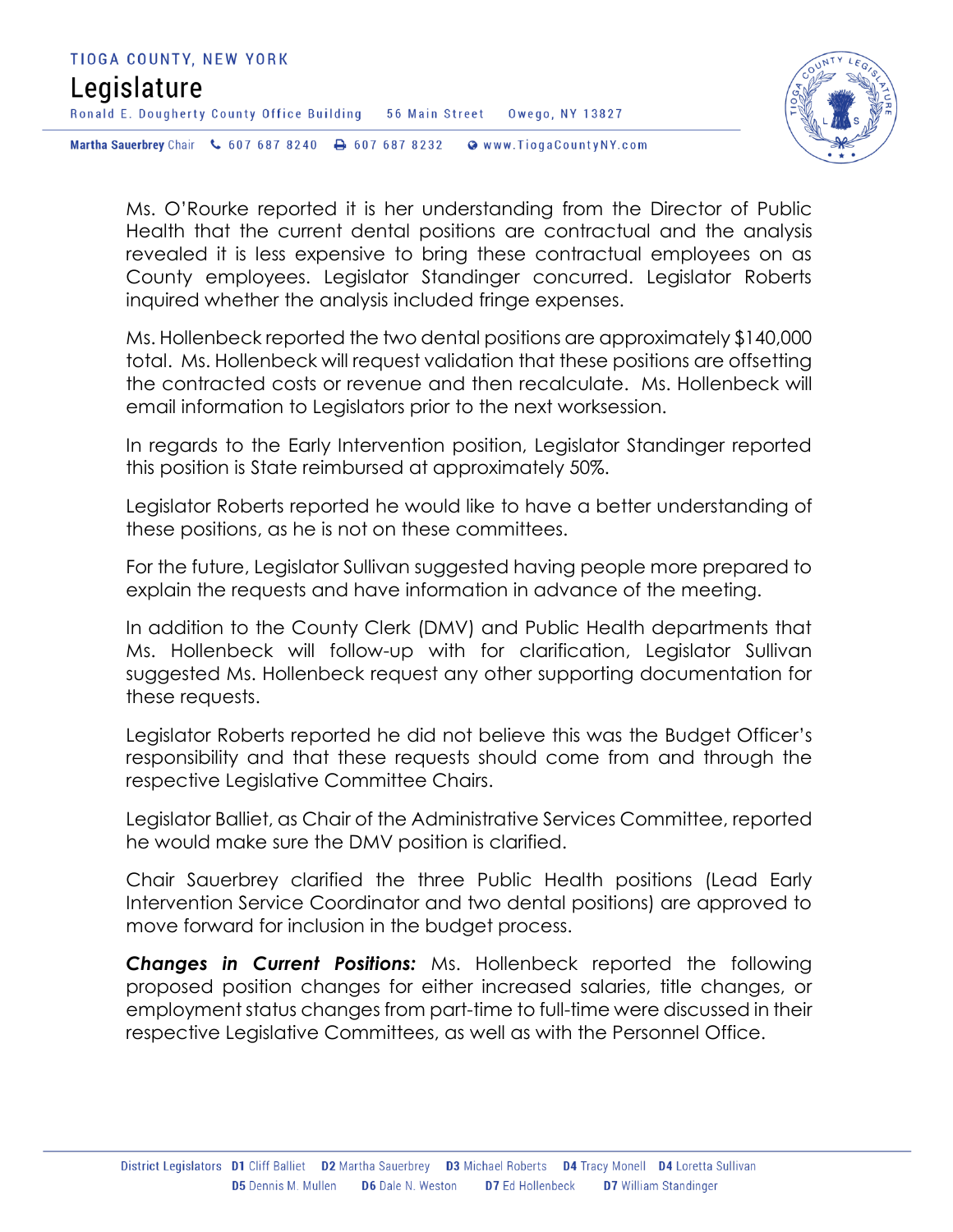

Ms. Hollenbeck reported the fringe is not as significant, as they all currently have a level of fringe associated with the position, with the exception of, the part-time to full-time employment status request.

In regards to the employment status change request from part-time to fulltime, Legislator Balliet reported this request is still under discussion and a meeting is scheduled for later today.

Ms. O'Rourke reported for the Veterans position there is a vacancy regulation that has to be posted for 60 days upon decision to recruit regardless of parttime or full-time status. Ms. O'Rourke suggested posting as soon as the Legislative decision is known.

Chair Sauerbrey reported further discussion regarding this position would occur in an executive session at the conclusion of this regular meeting.

On a straw poll vote, Legislators Balliet, Roberts, Standinger, Weston, Hollenbeck, Sullivan, and Sauerbrey were in favor of moving the other two changed positions identified on the handout forward for inclusion in the budget process.

**Health Insurance:** Ms. Hollenbeck reported she is still waiting for actual 2020 health insurance rates. Ms. Hollenbeck reported the health insurance is capped at 10%, but the actual rates are unknown at this time. In regards to the HRA, Ms. Hollenbeck reported a 72% utilization rate. Ms. Hollenbeck reported she would be providing final budget numbers in October.

**Capital Expenses:** Ms. Hollenbeck reported she has not received Legislative approval in regards to the capital budgets that were presented at the last worksession. Chair Sauerbrey reported the Legislature needs to see where the budget stands before making final decisions.

Ms. Hollenbeck reported the County has a tax cap variance from year-to-year in order to stay within the 2% (\$450,000 - \$500,000). This is a variable based on the PILOTs. Ms. Hollenbeck reported the salary increases presented and approved are well over this amount. Ms. Hollenbeck anticipates the Legislature having to appropriate over \$3 million from fund balance.

Legislator Weston reported the Legislature is mostly reactive and decisions are not proactive. Legislator Weston suggested at looking at other opportunities for revenue increases within our Departments to offset the increased expenses.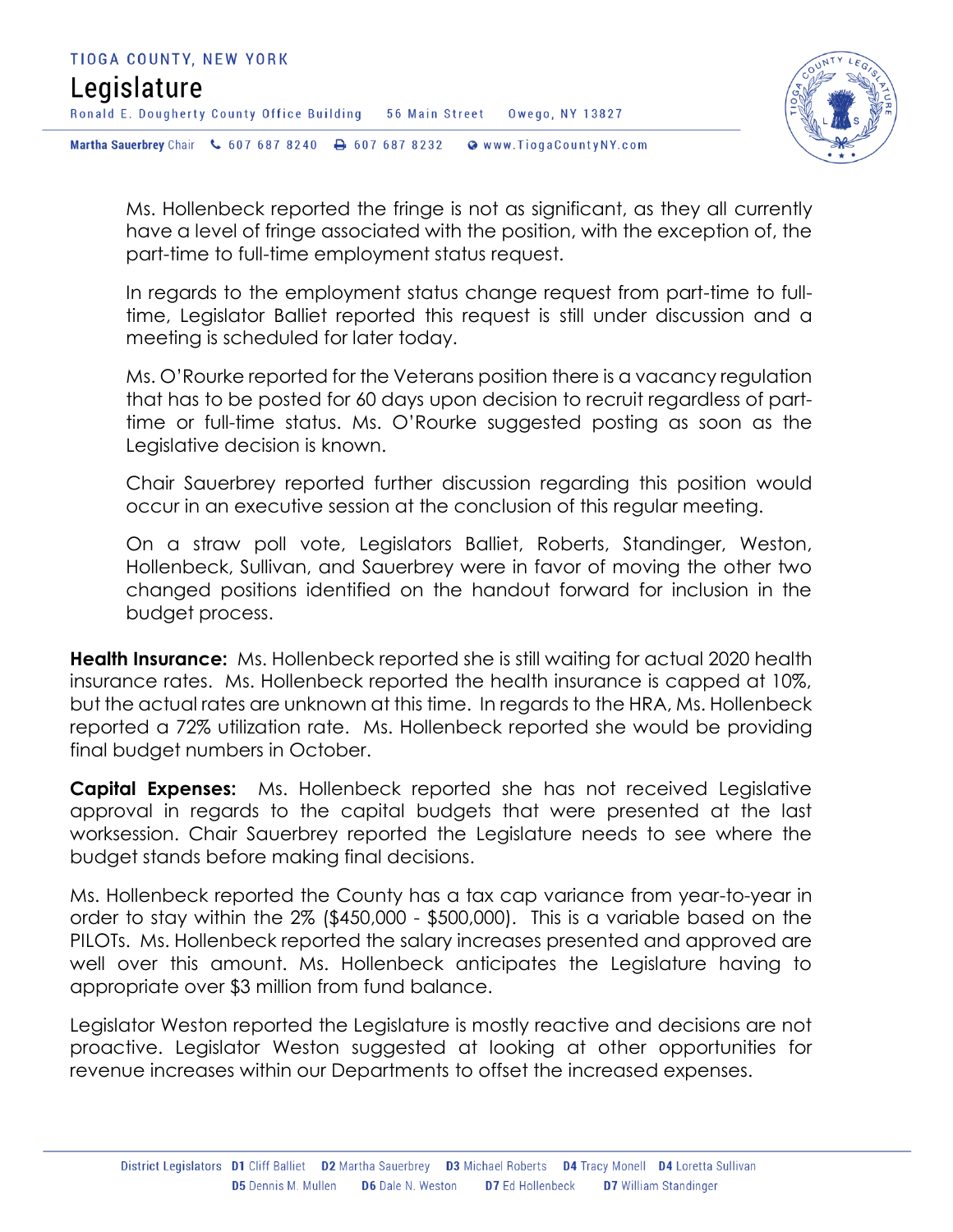# TIOGA COUNTY, NEW YORK Legislature Ronald E. Dougherty County Office Building 56 Main Street 0wego, NY 13827 Martha Sauerbrey Chair & 607 687 8240 <a>B<br/>607 687 8232 <a>B</a>Www.TiogaCountyNY.com



Ms. Hollenbeck reported the Legislature has three 5-year plans in place; Information Technology, Capital, and Financial. Ms. Hollenbeck reported when the 5-year Financial Plan was done initially it was used as a negotiating tool as the County was doing so well, however, the last two years the Legislature appropriated from the fund balance. Ms. Hollenbeck suggested an updated 5-year Financial Plan. Secondly, Ms. Hollenbeck reported she has previously shared with the Legislature the local share increases. This would provide a snapshot of the Departments expenditures, revenues, and their local share to determine whether there is an actual local share increase.

**HAVA Funds (Board of Elections):** Legislator Sullivan reported it was recently determined there are available HAVA funds for the Board of Elections. Legislator Sullivan inquired as to how much is currently set aside for voting machines. Ms. Hollenbeck reported there is currently \$240,000 set aside in a capital fund. Legislator Sullivan inquired as to whether these funds are strictly reserved for Board of Elections. Ms. Hollenbeck reported these funds are not in a separate reserve account specifically for voting machines, therefore, these capital funds can be used for other capital expenses.

Legislator Balliet reported there is \$140,000 in HAVA funds. Ms. Hollenbeck reported it has been clarified the HAVA funds can be used for voting machines or electronic poll books. Of this \$140,000, Ms. Hollenbeck reported \$60,000 would be used to offset the electronic poll books per the recently adopted resolution, therefore, a remaining balance of \$80,000.

Legislator Balliet reported more information would be forthcoming at the October meeting.

#### **Approval of Worksession Minutes – September 5, 2019 -**

Legislator Roberts motioned to approve the September 5, 2019 Legislative Worksession minutes as written, seconded by Legislator Sullivan with Legislators Balliet, Hollenbeck, Roberts, Sauerbrey, Standinger, Sullivan, and Weston voting yes with Legislators Monell and Mullen being absent. Motion carried.

### **Action Items -**

### **ACTION ITEM FROM SEPTEMBER 5, 2019:**

**ACTION ITEM #1 – 9/5/19 – Budget Update: Outside Agency Requests (Tourism) –**

Chair Sauerbrey contacted ED&P Director Tinney and requested written documentation supporting the original Tourism funding commitment. Information was provided to the Legislature and the decision was made for the 2020 budget. **This item is completed and will be removed from the Action Item List.**